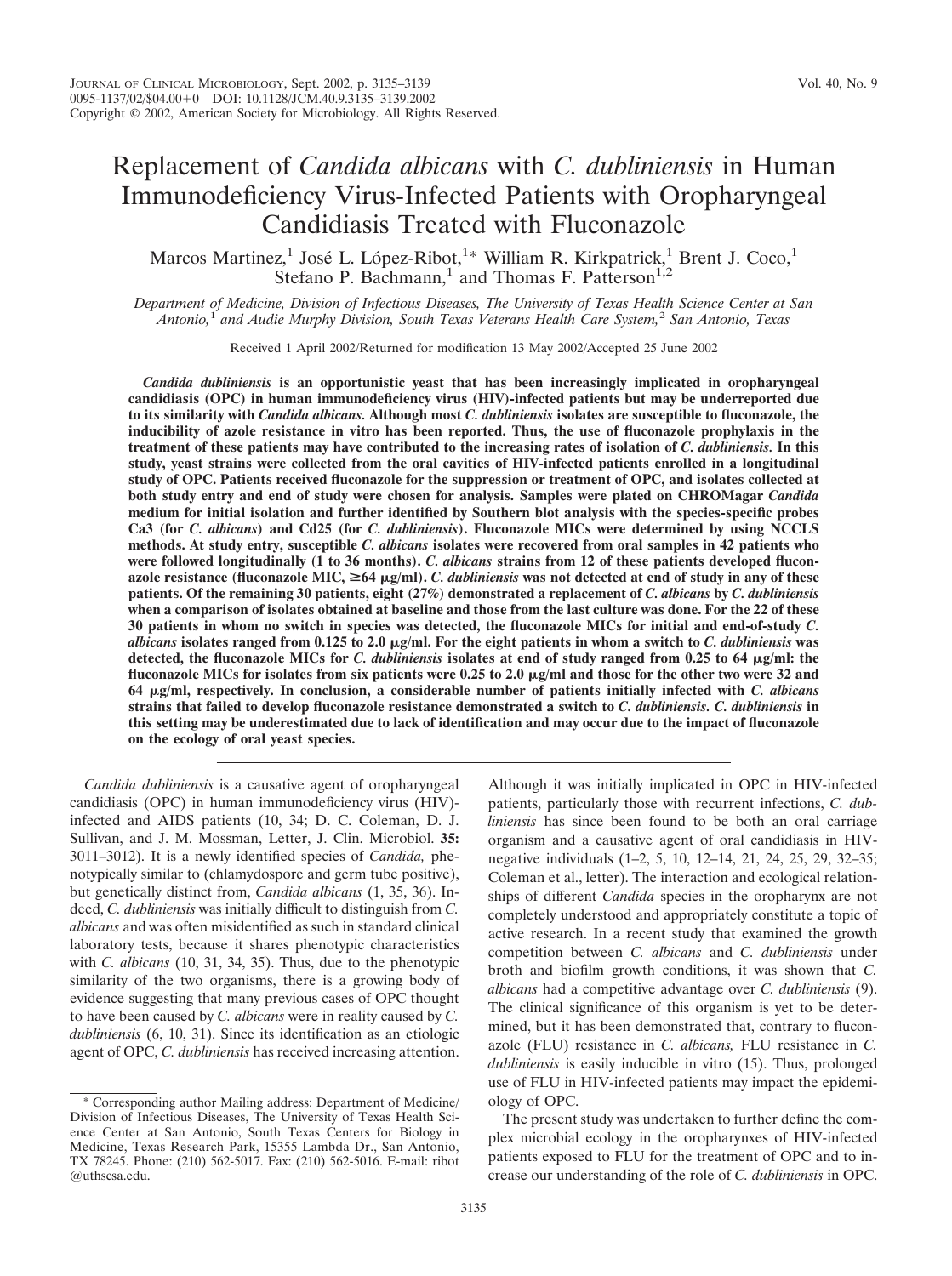#### **MATERIALS AND METHODS**

**Clinical samples.** Yeast isolates were recovered from swabs and/or oral rinses taken from the oropharynxes of HIV-infected patients enrolled in a longitudinal study to assess the development of FLU resistance. Sixty-four patients were enrolled and monitored clinically for the presence of OPC. Cultures of the oropharynx were obtained at the time of enrollment and either during times of clinical OPC or at quarterly intervals if OPC was not present. All patients were treated initially with FLU at a dose of 100 mg/day. Doses of FLU were increased up to 800 mg/day in those individuals who developed clinical resistance, which is defined as the clinical requirement for increasing FLU doses for response (10, 26–28). All oral samples were screened with the chromogenic medium CHROMagar *Candida* (CHROMagar Company, Paris, France) (17, 18) and initially identified as *C. albicans* by colony color and a positive germ tube test in serum. Selected yeast isolates included those obtained on both initial and final cultures from these patients.

**Susceptibility testing.** *Candida* isolates were tested for susceptibility to FLU in accordance with NCCLS methods (16). *Candida* isolates were considered susceptible (MIC,  $8 \mu g/ml$ ), susceptible dose dependent (MIC, 16 to 32  $\mu g/ml$ ), or resistant (MIC,  $\geq$ 64  $\mu$ g/ml). All antifungal susceptibility testing was performed at the Fungal Testing Laboratory, University of Texas Health Science Center San Antonio, San Antonio.

**DNA typing techniques.** Electrophoretic karyotype and fingerprinting analyses of *Eco*RI-digested chromosomal DNA with the repetitive probes Ca3, specific for *C. albicans* (30), and Cd25, specific for *C. dubliniensis* (8), were performed as previously described (10, 11, 19). Hybridization with probes Ca3 and Cd25 was also used as a genotypic tool to confirm the identity of the isolates as *C. albicans* or *C. dubliniensis,* respectively. In brief, chromosomal DNA from each isolate was prepared in agarose plugs and separated by pulsed-field gel electrophoresis (Bio-Rad, Hercules, Calif.). Restriction fragment length polymorphism patterns were obtained by digestion of chromosomal DNA by using *Sfi*I and *Eco*RI (Boehringer-Mannheim, Indianapolis, Ind.). Digested DNA present in the restriction fragment length polymorphism gels was transferred to nylon membranes (Nytran; Schleicher and Schuell, Keene, N.H.) and hybridized with probe Ca3 and subsequently with probe Cd25 (after removal of the bound probe Ca3), radioactively labeled by random priming (Random Primers DNA labeling system; GibcoBRL, Gaithersburg, Md.), and exposed to autoradiography film (Du Pont, Wilmington, Del.) overnight at  $-70^{\circ}$ C.

## **RESULTS**

Of the 64 patients enrolled in the study, initial cultures of the oropharynx specimens from 42 demonstrated FLU-susceptible *C. albicans* isolates. Of these 42 patients, 12 developed FLUresistant (FLU MIC,  $\geq 64$   $\mu$ g/ml) *C. albicans* on their final cultures (species identity for all resistant isolates was confirmed at the DNA level) while 30 patients did not. Upon further evaluation of all final isolates from these 30 patients, eight patients whose initial cultures had demonstrated a FLUsusceptible *C. albicans* isolate showed a change to a *C. dubliniensis* isolate at end of study, as shown in Table 1. *C. dubliniensis* isolates were susceptible to FLU at MICs ranging from  $0.25$  to 64  $\mu$ g/ml. The FLU MICs for six isolates were 0.25 to 2.0  $\mu$ g/ml, while those for two other isolates were 32 and 64  $\mu$ g/ml, respectively.

Strain delineation of isolates was performed by electrophoretic karyotype analysis, as shown in Fig. 1. All initial isolates demonstrated chromosomal banding patterns consistent with that of *C. albicans.* These patterns, however, were distinctly different from those obtained for the end-of-study, or final, isolates. Final isolates (Fig. 1, lanes B) all demonstrated a distinct low-molecular-weight band that was not found for any of the initial isolates, which is characteristic of *C. dubliniensis.* Fingerprinting analysis with the probes specific for *C. albicans* (Ca3) and *C. dubliniensis* (Cd25) are shown in Fig. 2 and 3, respectively. As shown in Fig. 2, all initial isolates hybridized with Ca3, as demonstrated by autoradiography, while

TABLE 1. Initial and end-of-study culture isolates from 30 patients and their FLU susceptibilities

|                | Culture results        |                |                        |                |  |  |  |  |  |  |  |  |
|----------------|------------------------|----------------|------------------------|----------------|--|--|--|--|--|--|--|--|
| Patient        | Initial                |                | End of study           |                |  |  |  |  |  |  |  |  |
| no.            | Isolate                | <b>FLU MIC</b> | Isolate                | <b>FLU MIC</b> |  |  |  |  |  |  |  |  |
|                | (no.)                  | $(\mu$ g/ml)   | (no.)                  | $(\mu$ g/ml)   |  |  |  |  |  |  |  |  |
| 2              | C. albicans (321)      | 0.25           | C. dubliniensis (1884) | 32             |  |  |  |  |  |  |  |  |
| $\overline{4}$ | C. albicans (346)      | 0.25           | $C.$ albicans $(1421)$ | 0.25           |  |  |  |  |  |  |  |  |
| 6              | C. albicans (389)      | 2.0            | $C.$ albicans $(6261)$ | 0.5            |  |  |  |  |  |  |  |  |
| 8              | C. albicans (434)      | 2.0            | C. albicans (944)      | 0.5            |  |  |  |  |  |  |  |  |
| 10             | C. albicans (442)      | 0.5            | C. albicans (476)      | 0.5            |  |  |  |  |  |  |  |  |
| 12             | C. albicans (508)      | 0.25           | C. albicans (1384)     | 0.25           |  |  |  |  |  |  |  |  |
| 13             | C. albicans (532)      | 1.0            | C. albicans (680)      | 0.5            |  |  |  |  |  |  |  |  |
| 19             | C. albicans (730)      | 0.5            | C. albicans (5754)     | 0.25           |  |  |  |  |  |  |  |  |
| 20             | C. albicans (745)      | 0.5            | C. albicans (796)      | 2.0            |  |  |  |  |  |  |  |  |
| 21             | C. albicans (801)      | 2.0            | C. dubliniensis (1955) | 0.25           |  |  |  |  |  |  |  |  |
| 23             | C. albicans (958)      | 2.0            | C. albicans (1932)     | 4.0            |  |  |  |  |  |  |  |  |
| 24             | $C.$ albicans $(1017)$ | 0.5            | C. albicans (2297)     | 2.0            |  |  |  |  |  |  |  |  |
| 25             | $C.$ albicans $(1032)$ | 0.25           | C. dubliniensis (3890) | 0.5            |  |  |  |  |  |  |  |  |
| 26             | $C.$ albicans $(1148)$ | 0.5            | C. dubliniensis (3651) | 2.0            |  |  |  |  |  |  |  |  |
| 29             | C. albicans (1224)     | 1.0            | C. albicans (1576)     | 1.0            |  |  |  |  |  |  |  |  |
| 31             | C. albicans (1297)     | 0.25           | C. albicans (1355)     | 1.0            |  |  |  |  |  |  |  |  |
| 32             | C. albicans (1401)     | 0.5            | C. dubliniensis (2162) | 0.5            |  |  |  |  |  |  |  |  |
| 33             | C. albicans (1454)     | 0.125          | C. dubliniensis (5579) | 0.5            |  |  |  |  |  |  |  |  |
| 36             | C. albicans (1538)     | 0.125          | $C.$ albicans $(3721)$ | 0.5            |  |  |  |  |  |  |  |  |
| 38             | C. albicans (1483)     | 0.25           | $C.$ albicans $(1609)$ | 0.25           |  |  |  |  |  |  |  |  |
| 39             | C. albicans (1486)     | 0.5            | $C.$ albicans $(6074)$ | 1.0            |  |  |  |  |  |  |  |  |
| 40             | C. albicans (1490)     | 0.5            | $C.$ albicans $(2511)$ | 4.0            |  |  |  |  |  |  |  |  |
| 47             | C. albicans (1922)     | 1.0            | C. albicans (3078)     | 16             |  |  |  |  |  |  |  |  |
| 52             | $C.$ albicans $(2325)$ | 1.0            | $C.$ albicans $(4424)$ | 0.5            |  |  |  |  |  |  |  |  |
| 53             | $C.$ albicans $(2352)$ | 0.5            | $C.$ albicans $(5842)$ | 2.0            |  |  |  |  |  |  |  |  |
| 55             | C. albicans (2531)     | 0.5            | $C.$ albicans $(6169)$ | 0.5            |  |  |  |  |  |  |  |  |
| 56             | C. albicans (3840)     | 4.0            | C. albicans (4732)     | 4.0            |  |  |  |  |  |  |  |  |
| 62             | C. albicans (2925)     | 0.5            | C. albicans (3315)     | 0.5            |  |  |  |  |  |  |  |  |
| 63             | $C.$ albicans $(3070)$ | 1.0            | C. dubliniensis (3152) | 0.25           |  |  |  |  |  |  |  |  |
| 64             | C. albicans (4018)     | 1.0            | C. dubliniensis (4380) | 64             |  |  |  |  |  |  |  |  |

none of the final isolates demonstrated hybridization activity. In Fig. 3, however, the converse is true. None of the initial isolates hybridized with Cd25, while each of the final isolates demonstrated reactivity. These hybridization patterns showed that all initial isolates were *C. albicans* and all final isolates were *C. dubliniensis.*

## **DISCUSSION**

The increased use of antifungal agents (mainly FLU) may be responsible for the development of more highly resistant microorganisms and may impact the ecology of oral yeast species by effecting a shift toward species with innate resistance or those that are more prone to develop resistance to drugs such as FLU. Although most *C. dubliniensis* clinical isolates are susceptible to azole derivatives (2, 10, 15, 20, 22), our group and others have reported the isolation of FLU-resistant *C. dubliniensis* clinical isolates from the oral cavities of HIVinfected patients with OPC and prior exposure to FLU (10, 15). In addition, derivatives exhibiting a stable FLU-resistant phenotype can be readily generated in vitro from FLU-susceptible isolates (15), a phenomenon that is not easily observed with *C. albicans,* thus indicating that *C. dubliniensis* may display a higher propensity to develop azole resistance than *C. albicans.*

Our results indicate that replacement of *C. albicans* by *C. dubliniensis* occurred in a considerable number (27%) of pa-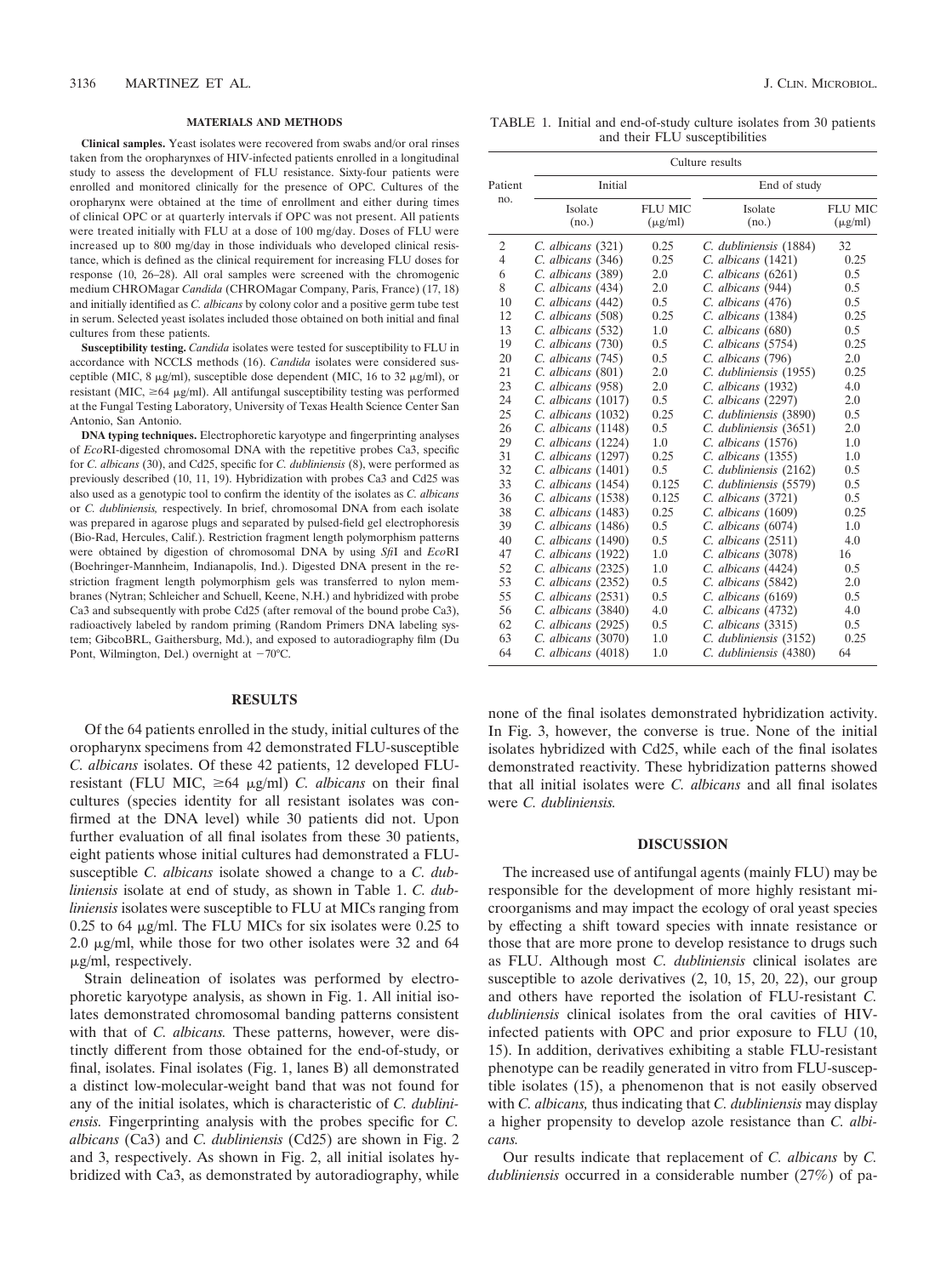

FIG. 1. Electrophoretic karyotype analysis results for *Candida* isolates from eight patients in whom the culture isolate changed from *C. albicans* to *C. dubliniensis.* Patient numbers are given at the top of the figure. Lanes: A, initial isolates; B, final isolates. FLU MICs are in micrograms per milliliter.

tients treated with FLU who failed to develop FLU-resistant *C. albicans.* Of note, virtually all of these isolates were initially identified incorrectly as *C. albicans* by the phenotypic methods routinely used in our laboratory, and only subsequent use of genotypic methods (karyotyping and Cd25 fingerprinting) allowed correct identification of the isolates as *C. dubliniensis.* For the patients in the present study, the FLU MICs for initial and end-of-study *C. albicans* isolates from those who did not exhibit a change in species  $(n = 22)$  ranged from 0.125 to 2.0 -g/ml whereas the FLU MICs for *C. dubliniensis* isolates from end-of-study cultures for eight patients ranged from 0.25 to 64 -g/ml. Interestingly, replacement of *C. albicans* by *C. dubliniensis* was not observed in patients whose *C. albicans* strains were able to develop FLU resistance. These results suggest that the antifungal pressure exerted by prolonged FLU treatment influences the oral microbial ecology in these patients. Species that are better able to adapt to the antifungal pressure may persist over those that are effectively suppressed by the treatment. However, persistence of oral microorganisms as commensal or infectious organisms may also depend on other factors not related to resistance. Indeed, the majority of *C. dubliniensis* isolates recovered at the end of study did not demonstrate decreased susceptibility to FLU (Table 1). We have previously demonstrated that, in the absence of antifungal pressure, *C. albicans* predominates over *C. dubliniensis* in normal growth competition assays. However, adherent populations of *C. dubliniensis* were able to withstand the competitive pressure of *C. albicans* (9). Some factors that may also favor the survival of *C. dubliniensis* in the oral cavity are its intrinsic cell surface hydrophobicity, its ability to bind to oral bacteria, and its ability to form biofilms (3, 4, 7, 23). The presence of subinhibitory concentrations of FLU may alter



FIG. 2. DNA fingerprinting analysis of *Eco*RI-digested chromosomal DNA with the radiolabeled Ca3 probe, which is specific for *C. albicans.* Patient numbers are given at the top of the figure. Lanes: A, initial isolates; B, final isolates. FLU MICs are in micrograms per milliliter.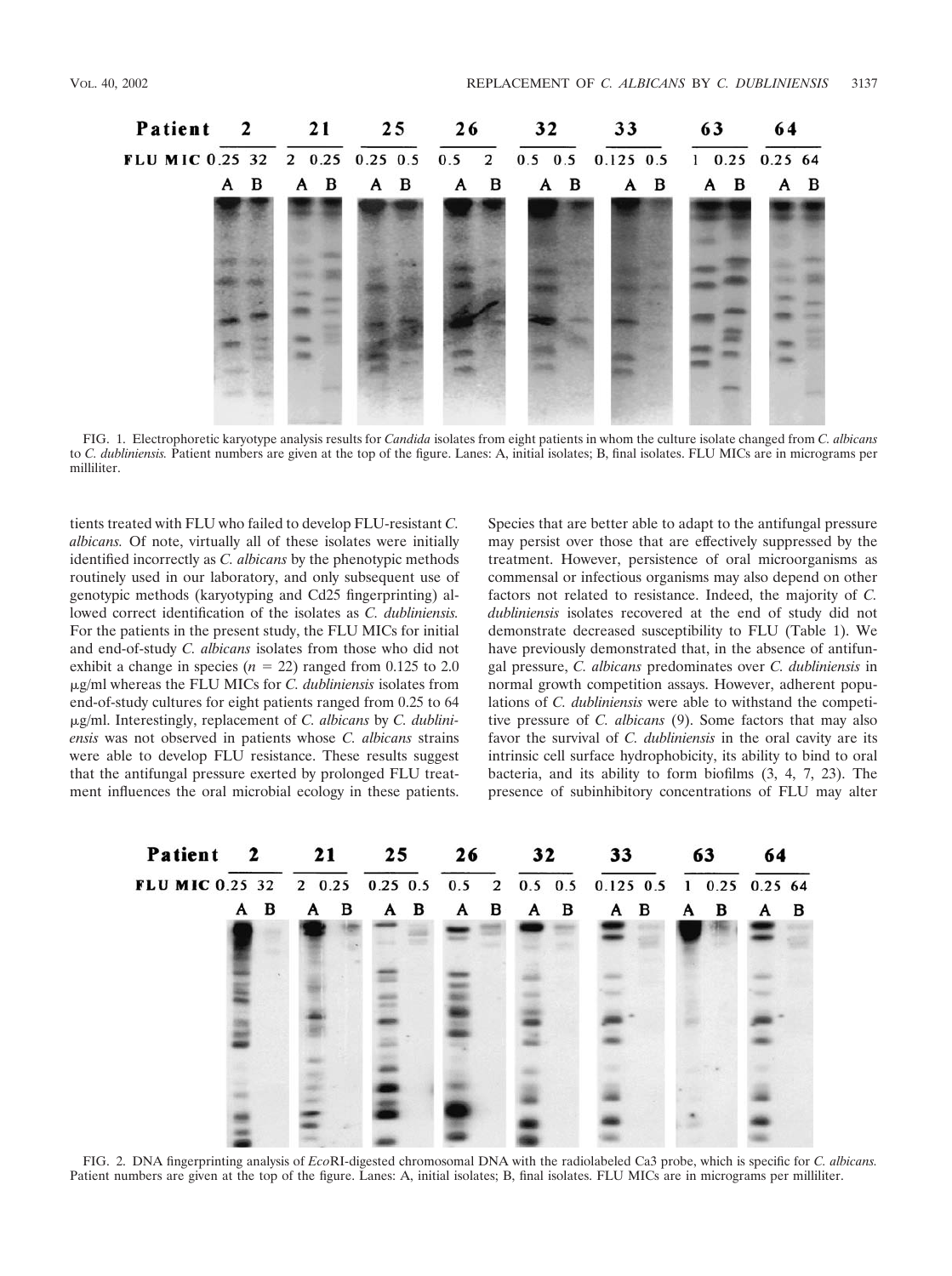F

| Patient 2 21                                                         |   |   |   | 25 | 26 |     | 32 |     | 33 |              | 63  |  | 64 |              |   |   |
|----------------------------------------------------------------------|---|---|---|----|----|-----|----|-----|----|--------------|-----|--|----|--------------|---|---|
| LUMIC 0.25 32 2 0.25 0.25 0.5 0.5 2 0.5 0.5 0.125 0.5 1 0.25 0.25 64 |   |   |   |    |    |     |    |     |    |              |     |  |    |              |   |   |
|                                                                      | A | в | A | в  |    | A B |    | A B | A  | $\mathbf{B}$ | A B |  | A  | $\mathbf{B}$ | A | B |
|                                                                      |   |   |   |    |    |     |    |     |    |              |     |  |    |              |   |   |
|                                                                      |   |   |   |    |    |     |    |     |    |              |     |  |    |              |   |   |
|                                                                      |   |   |   |    |    |     |    |     |    |              |     |  |    |              |   |   |
|                                                                      |   |   |   |    |    |     |    |     |    |              |     |  |    |              |   |   |
|                                                                      |   |   |   |    |    |     |    |     |    |              |     |  |    |              |   |   |

FIG. 3. DNA fingerprinting analysis of *Eco*RI-digested chromosomal DNA with the radiolabeled Cd25 probe, which is specific for *C. dubliniensis*. Patient numbers are given at the top of the figure Lanes: A, initial isolates; B, final isolates. FLU MICs are in micrograms per milliliter.

these properties. These factors, together with better identification techniques, may be responsible for the increasing rates of isolation of this newly described species.

In summary, in our longitudinal study of FLU resistance in HIV-infected patients, for a considerable number of patients initially infected with *C. albicans* strains that failed to develop FLU resistance (more than one-fourth), later cultures showed a change in species isolated to *C. dubliniensis.* Identification of *C. dubliniensis* required the use of genotypic methods. Thus, *C. dubliniensis* in this setting may be underestimated due to lack of proper identification and may occur, in part, because of the impact of FLU therapy on the ecology of oral yeast species.

### **ACKNOWLEDGMENTS**

This work was supported by Public Health Service grant 5 R01 DE11381-04A2 from the National Institute of Dental and Craniofacial Research (T.F.P). Additional support was provided by Public Health Service grant R29 AI42401 (J.L.L-R.), Supplemental Postdoctoral Minority Fellowship grant (M.M.), grant M01-RR-01346 to the Frederic C. Bartter General Clinical Research Center, and a grant from Pfizer, Inc.

Chromogenic medium was provided by CHROMagar Company. We thank the Fungus Testing Laboratory at the University of Texas Health Science Center at San Antonio for performing antifungal susceptibility testing and D. R. Soll for providing the Ca3 and CD25 probes.

#### **REFERENCES**

- 1. **Coleman, D., D. Sullivan, B. Harrington, K. Haynes, M. Henman, D. Shanley, D. Bennett, G. Moran, C. McCreary, and L. O'Neill.** 1997. Molecular and phenotypic analysis of *Candida dubliniensis:* a recently identified species linked with oral candidosis in HIV-infected and AIDS patients. Oral Dis. **3**(Suppl. 1)**:**S96–S101.
- 2. **Coleman, D. C., M. G. Rinaldi, K. A. Haynes, J. H. Rex, R. C. Summerbell, E. J. Anaissie, A. Li, and D. J. Sullivan.** 1998. Importance of *Candida* species other than *Candida albicans* as opportunistic pathogens. Med. Mycol. **36**(Suppl. 1)**:**156–165.
- 3. **Hazen, K. C., J. G. Wu, and J. Masuoka.** 2001. Comparison of the hydrophobic properties of *Candida albicans* and *Candida dubliniensis.* Infect. Im-mun. **69:**779–786.
- 4. **Jabra-Rizk, M. A., W. A. Falkler, W. G. Merz, J. I. Kelley, A. A. A. M. Baqui, and T. F. Meiller.** 1999. *Candida dubliniensis* and *Candida albicans* display surface variations consistent with observed intergeneric coaggregation. Rev. Iberoam. Micol. **16:**187–193.
- 5. **Jabra-Rizk, M. A., A. A. M. A. Baqui, J. I. Kelley, W. A. Falkler, Jr., W. G. Merz, and T. F. Meiller.** 1999. Identification of *Candida dubliniensis* in a

prospective study of patients in the United States. J. Clin. Microbiol. **37:**  $321 - 326$ .

- 6. **Jabra-Rizk, M. A., W. A. Falkler, Jr., W. G. Merz, A. A. M. A. Baqui, J. I. Kelley, and T. F. Meiller.** 2000. Retrospective identification and characterization of *Candida dubliniensis* isolates among *Candida albicans* clinical laboratory isolates from human immunodeficiency virus (HIV)-infected and non-HIV-infected individuals. J. Clin. Microbiol. **38:**2423–2426.
- 7. **Jabra-Rizk, M. A., W. A. Falkler, Jr., W. G. Merz, J. I. Kelley, A. A. M. A. Baqui, and T. F. Meiller.** 1999. Coaggregation of *Candida dubliniensis* with *Fusobacterium nucleatum.* J. Clin. Microbiol. **37:**1464–1468.
- 8. **Joly, S., C. Pujol, M. Rysz, K. Vargas, and D. R. Soll.** 1999. Development and characterization of complex DNA fingerprinting probes for the infectious yeast *Candida dubliniensis.* J. Clin. Microbiol. **37:**1035–1044.
- 9. **Kirkpatrick, W. R., J. L. Lopez-Ribot, R. K. McAtee, and T. F. Patterson.** 2000. Growth competition between *Candida dubliniensis* and *Candida albicans* under broth and biofilm growing conditions. J. Clin. Microbiol. **38:**902– 904.
- 10. **Kirkpatrick, W. R., S. G. Revankar, R. K. McAtee, J. L. Lopez-Ribot, A. W. Fothergill, D. I. McCarthy, S. E. Sanche, R. A. Cantu, M. G. Rinaldi, and T. F. Patterson.** 1998. Detection of *Candida dubliniensis* in oropharyngeal samples from human immunodeficiency virus-infected patients in North America by primary CHROMagar Candida screening and susceptibility testing of isolates. J. Clin. Microbiol. **36:**3007–3012.
- 11. **Lo´pez-Ribot, J. L., R. K. McAtee, W. R. Kirkpatrick, and T. F. Patterson.** 2000. Comparison of DNA-based typing methods to assess genetic diversity and relatedness among *Candida albicans* clinical isolates. Rev. Iberoam. Micol. **17:**49–54.
- 12. **McCullough, M. J., K. V. Clemons, and D. A. Stevens.** 1999. Molecular and phenotypic characterization of genotypic *Candida albicans* subgroups and comparison with *Candida dubliniensis* and *Candida stellatoidea.* J. Clin. Microbiol.**37:**417–421.
- 13. **Meiller, T. F., M. A. Jabra-Rizk, A. Baqui, J. I. Kelley, V. I. Meeks, W. G. Merz, and W. A. Falkler.** 1999. Oral *Candida dubliniensis* as a clinically important species in HIV-seropositive patients in the United States. Oral Surg. Oral Med. Oral Pathol. Oral Radiol. Endod. **88:**573–580.
- 14. **Meis, J. F., M. Ruhnke, B. E. De Pauw, F. C. Odds, W. Siegert, and P. E. Verweij.** 1999. *Candida dubliniensis* candidemia in patients with chemotherapy-induced neutropenia and bone marrow transplantation. Emerg. Infect. Dis. **5:**150–153.
- 15. **Moran, G. P., D. J. Sullivan, M. C. Henman, C. E. McCreary, B. J. Harrington, D. B. Shanley, and D. C. Coleman.** 1997. Antifungal drug susceptibilities of oral *Candida dubliniensis* isolates from human immunodeficiency virus (HIV)-infected and non-HIV-infected subjects and generation of stable fluconazole-resistant derivatives in vitro. Antimicrob. Agents Chemother. **41:**617–623.
- 16. **National Committee for Clinical Laboratory Standards.** 1997. Reference method for broth dilution antifungal susceptibility testing of yeasts. Approved standard. NCCLS document M27-A. National Committee for Clin-
- ical Laboratory Standards, Wayne, Pa. 17. **Patterson, T. F., W. R. Kirkpatrick, S. G. Revankar, R. K. McAtee, A. W. Fothergill, D. I. McCarthy, and M. G. Rinaldi.** 1996. Comparative evaluation of macrodilution and chromogenic agar screening for determining fluconazole susceptibility of *Candida albicans.* J. Clin. Microbiol. **34:**3237–3239.